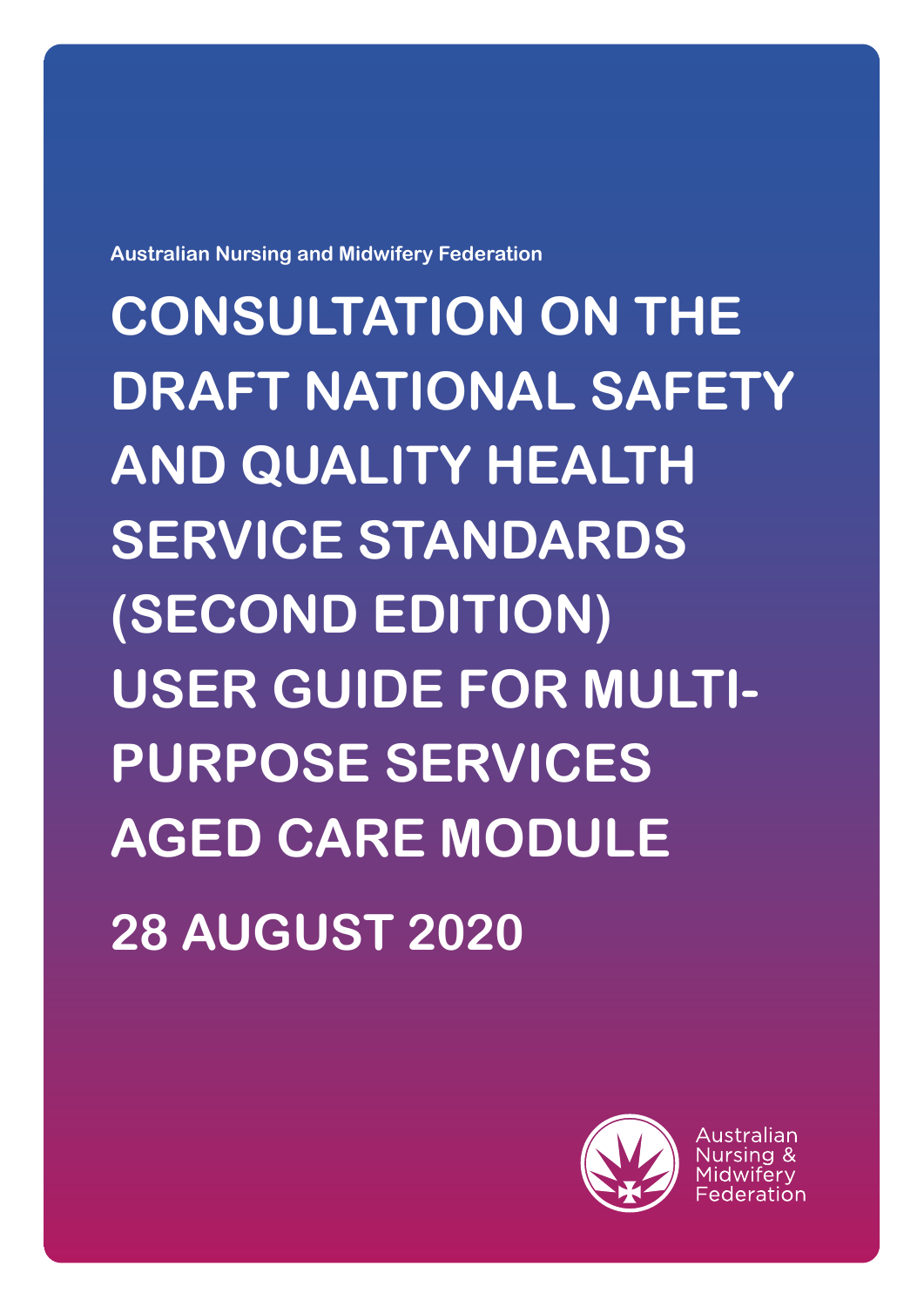

# **INTRODUCTION**

The Australian Nursing and Midwifery Federation (ANMF) is Australia's largest national union and professional nursing and midwifery organisation. In collaboration with the ANMF's eight state and territory branches, we represent the professional, industrial and political interests of more than 295,000 nurses, midwives and carers across the country.

Our members work in the public and private health, aged care and disability sectors across a wide variety of urban, rural and remote locations. We work with them to improve their ability to deliver safe and best practice care in each and every one of these settings, fulfil their professional goals and achieve a healthy work/life balance.

Our strong and growing membership and integrated role as both a professional and industrial organisation provide us with a complete understanding of all aspects of the nursing and midwifery professions and see us uniquely placed to defend and advance our professions.

Through our work with members we aim to strengthen the contribution of nursing and midwifery to improving Australia's health and aged care systems, and the health of our national and global communities.

With regard to care of older people, ANMF members work across all settings in which aged care is delivered, including over 40,000 members who are currently employed directly in the aged care sector. Many more of our members are involved in the provision of health care for older persons who move across sectors (acute, residential, community and in-home care), depending on their health needs. Being at the fore-front of aged care, and caring for older people over the twenty-four hour period in acute care, nursing homes and the community, our members are in a prime position to make clear recommendations to improve the care provided and enhance processes for access to that care.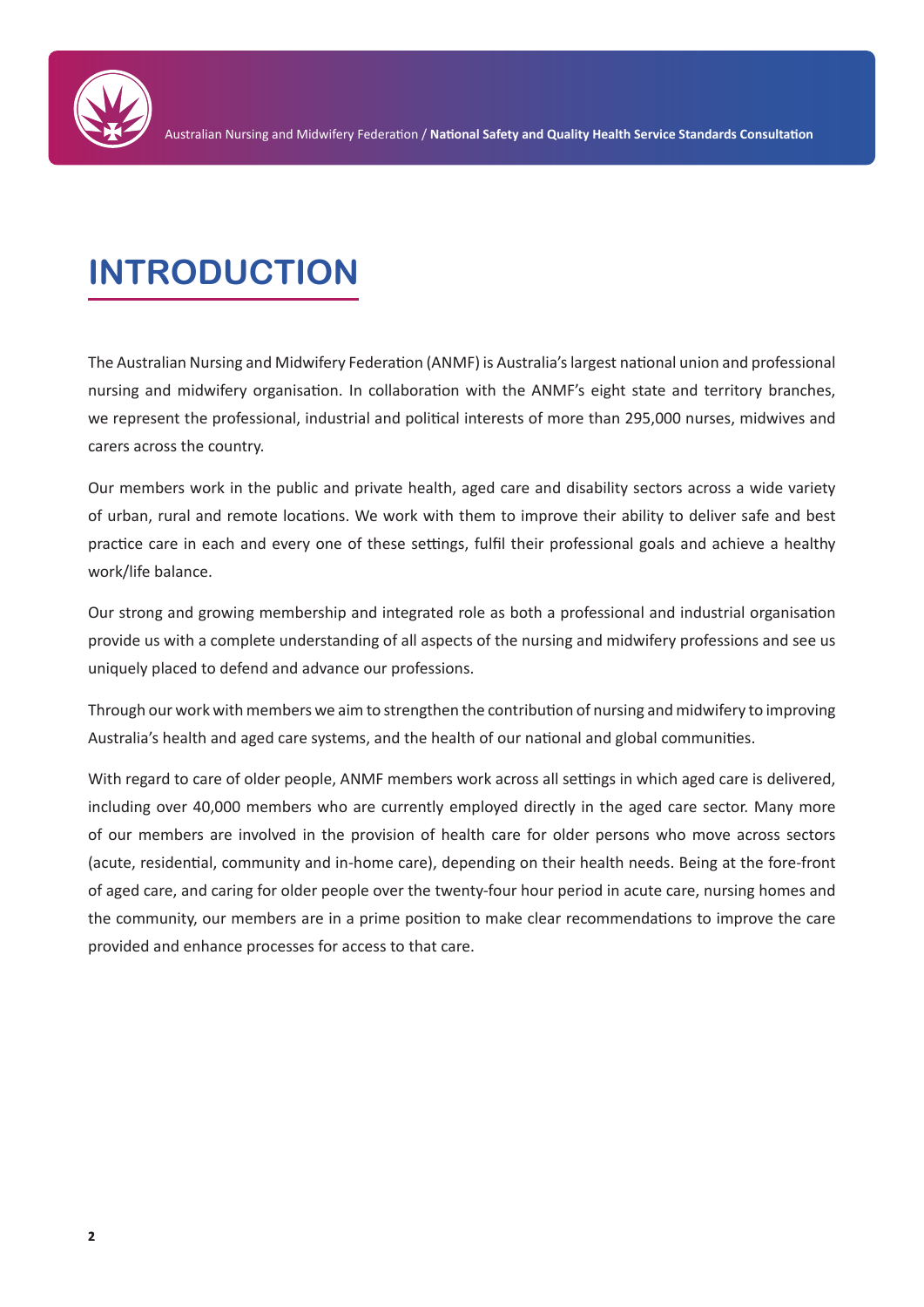

## **GENERAL FEEDBACK**

The ANMF recognises the importance of the draft National Safety and Quality Health Service (NSQHS) aged care module to bridge the gap between the current NSQHS standards and the Aged Care Quality standards, to ensure Multi-Purpose Services (MPSs) delivering federally funded aged care services are meeting the expectations of the community and are providing safe quality care. The ANMF believes that both health and aged care should be required to comply with the same standards, given the rising acuity amongst the resident cohort in nursing homes and the need for staffing and skills mix ratios. However, in the absence of universal care standards we believe the Aged Care Module goes some way to addressing issues of clinical governance in MPS aged care.

As has been highlighted in evidence given to the Royal Commission into Aged Care Quality and Safety, aged care providers vary considerably in service delivery and care outcomes, particularly regarding the application of clinical governance processes, and staffing levels (both numbers and skill mix). Whilst the Aged Care Module addresses the clinical governance gap, the outcomes the Module is intended to achieve cannot be met without a requirement for evidence-based staffing levels and skills mix.

This has been devastatingly demonstrated by the effects of the COVID-19 pandemic on nursing home residents in Victoria over the past two months: residents in publicly-owned Victorian nursing homes (subject to mandated staffing numbers and skill mix) have contracted the SARS-CoV-2 virus at a rate of one in 900, compared to a one in 23 rate for their counterparts in privately owned facilities.<sup>1</sup> This significant difference in outcomes is consistent with research that clearly demonstrates a reduced incidence of nurse-sensitive outcomes such as falls, indwelling urinary catheter infections, and medication errors, with implementing and maintaining nursing and care staff in ratios that enable them to provide all elements of each residents assessed care needs. $2,3,4$ 

While requiring minimum numbers and composition of direct care staff is not the only aspect that needs to be addressed in order for the Module to achieve the intended improvements for aged care recipients, the ANMF contends that without mandated nursing and care staff ratios it will not be possible to achieve them. It is already evident that many providers will not introduce this much needed measure without it being a mandatory requirement, and staffing ratios should therefore be included in the Standards.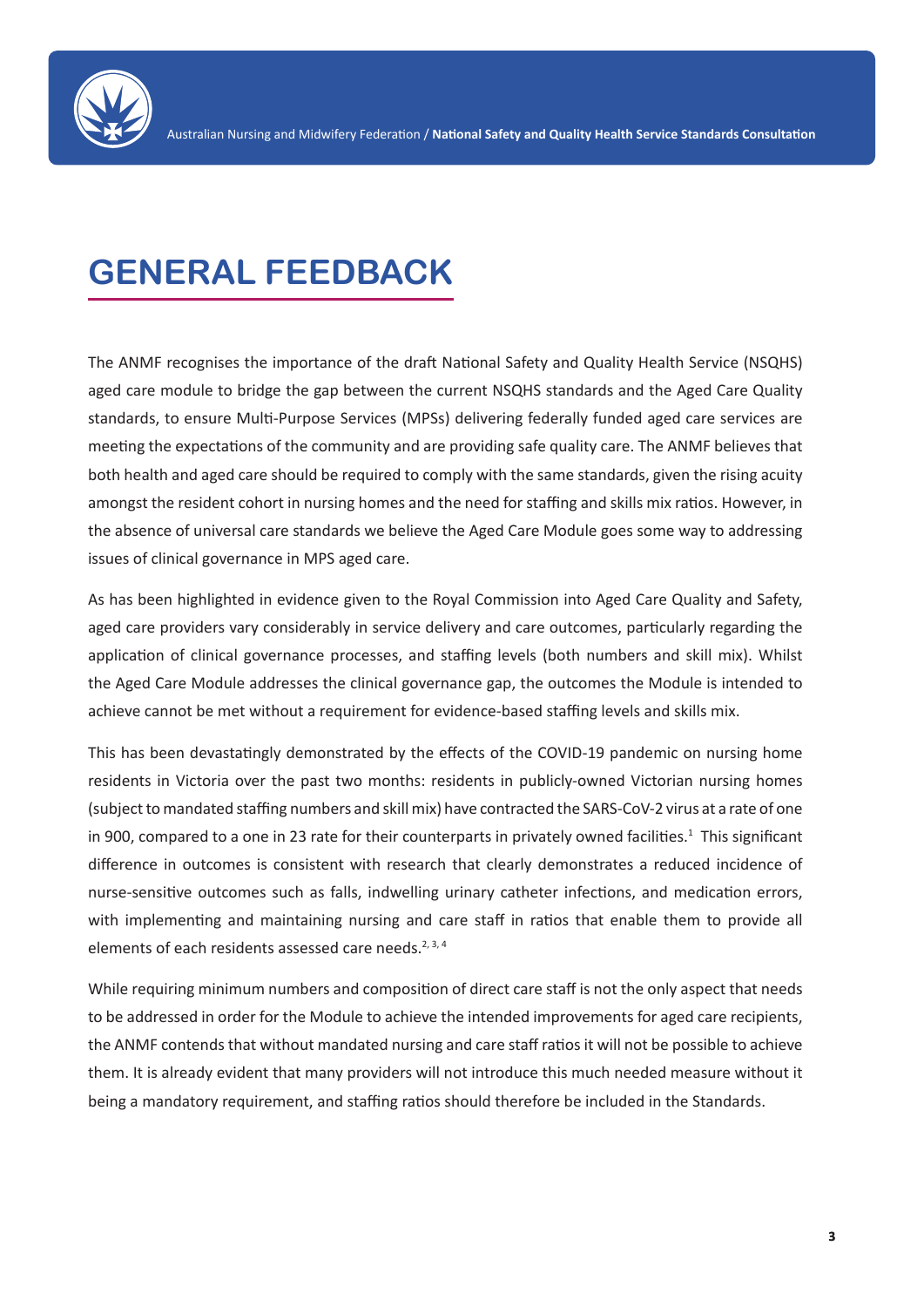

### **Language**

The language used overall is clear, understandable, and supported by the glossary.

### **Usability**

The examples listed for each Action are well considered and illustrate the kinds of approaches and workplace strategies MPSs will need to implement, and the quality of evidence required to demonstrate improvement.

The ANMF suggests including menu's and photographs of meals in addition to the evidence examples listed for Action A3.

### **Clarification**

While most sections are directive, the instruction that the "MPS consider opportunities" in Action A2 does not create an imperative for Services to act. In this section and in Action A6 (p. 20) regarding clinical governance strategies for improvement, language that informs MPSs that they must implement measures will indicate the necessity for meeting these Standards.

#### **Gaps and duplication**

With the exception of those mentioned in other sections of our response, there are no noted gaps or instances of duplication in the User Guide.

## **Additional functionality**

Including an interactive resource with fact sheets for staff, residents and their families would be useful. In addition, allowing MPSs to upload examples of how they have met the standards will allow successful solutions and innovative approaches established at one Service to be implemented in others.

#### **Other feedback**

The ANMF is disappointed to find that our recommendation made in our 2019 submission to the Australian Commission on Safety and Quality in Health Care, to strengthen the requirement for appropriately qualified staff, has not been included. This recommendation was that:

*The reference to the requirement for appropriately qualified staff being identified in the standards… should be strengthened with the addition of an evidence-based staffing model that ensures the staffing comprises the right number and skills mix of staff rostered throughout the day and night to deliver safe, quality care and services to meet the assessed care needs of every consumer of the aged care service being provided5*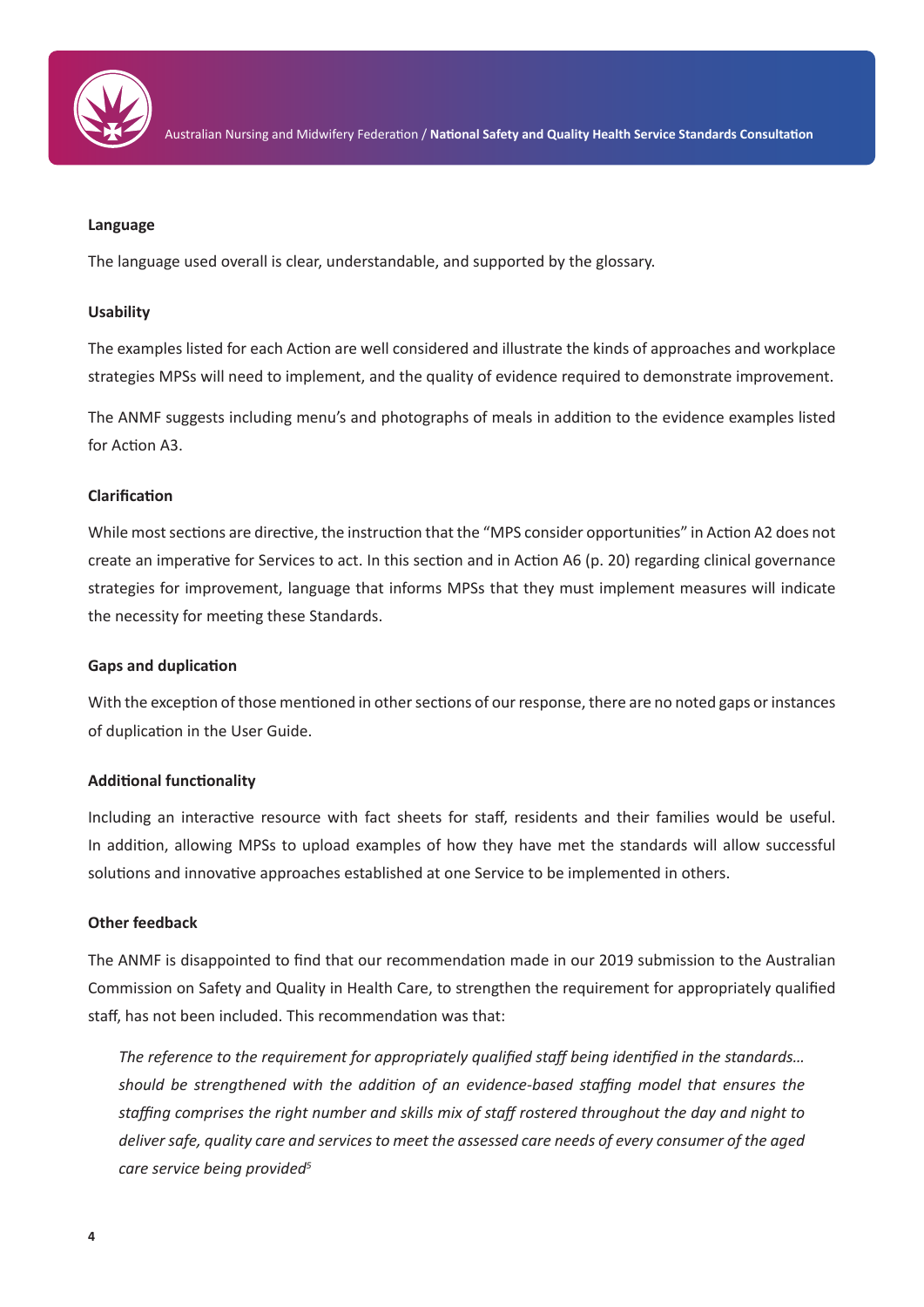

The Commission has instead removed all references to qualified staff, with the exception of nutritional specialists on p. 14, and note that, unlike nursing, this area of practice is not nationally regulated and has no protected titles.

While Action A5 does address auditing workforce numbers, documenting workforce competencies and skills, and the need to "identify skills gaps and staff education and training needs" (p. 18), providers appearing before the Royal Commission into Aged Care Quality and Safety have defended staffing numbers and skill mix that are patently inadequate to meet the individual assessed care needs of their residents. In addition, despite the ANMF releasing survey data in May 2020 revealing staff cuts in aged care,<sup>6</sup> when the pandemic curve was flattening, nursing homes in Queensland, South Australia, Tasmania, NSW and even Victoria, have continued to reduce staff in just the last month.<sup>7, 8, 9, 10, 11</sup> Relying on individual aged care providers to determine the level and mix of staffing to meet residents' needs is demonstrably unsatisfactory.

Members who work in MPSs have told the ANMF that, as aged care units are often seen as less critical or important than more acute areas (for example, the emergency department), nurses and aged care workers are often re-deployed to address staffing and skills mix shortfalls in these 'priority' areas, leaving residents' needs unmet. With mandated, evidence-based direct care staffing and skill mix, MPSs will have the capacity to safely implement the Standards.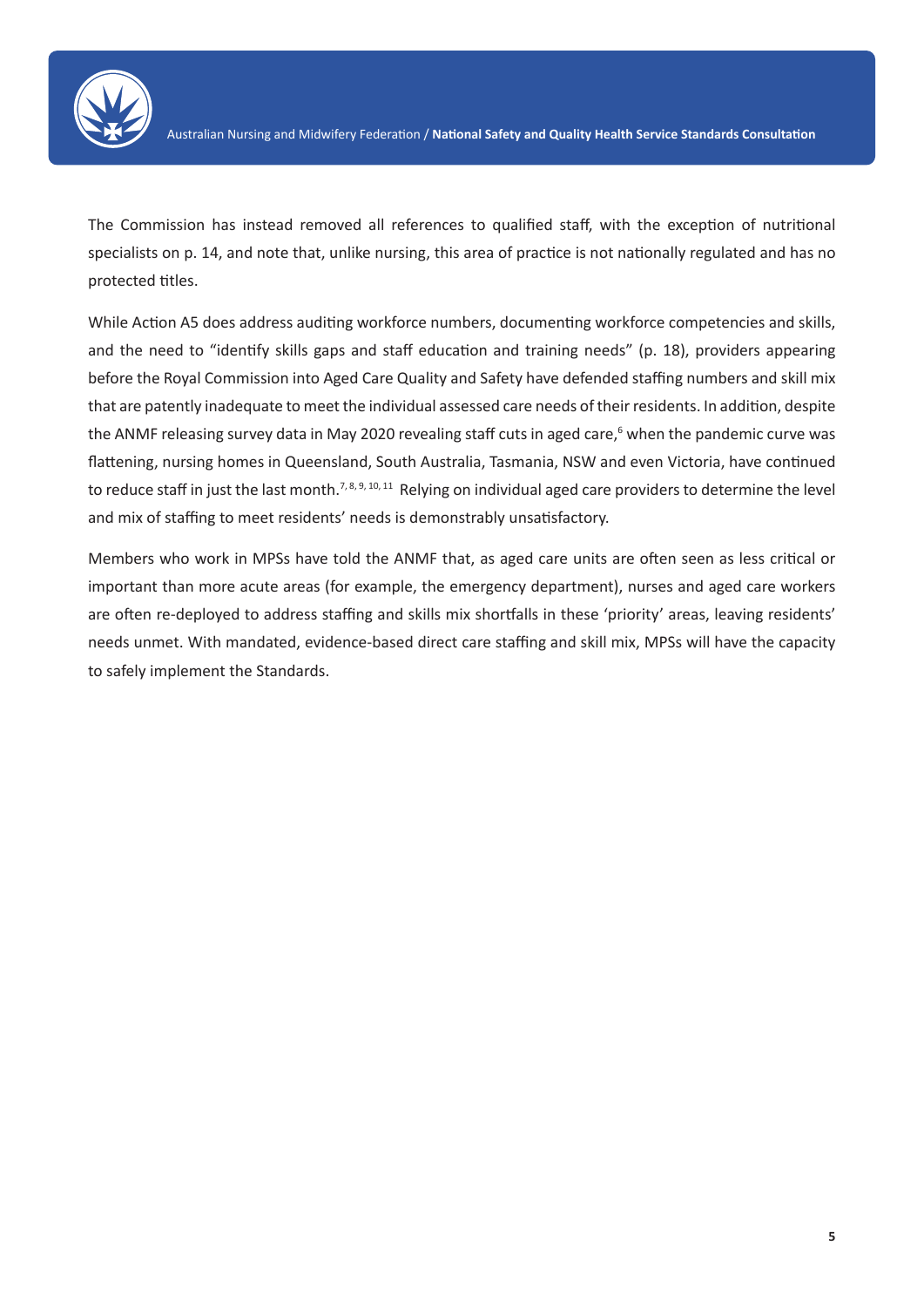

## **CONCLUSION**

The ANMF appreciates the opportunity to participate in the consultation process for this module and provide our feedback on behalf of our membership. We are committed to on-going review and evaluation of processes that enhance and improve the care and conditions of older Australians. Standards determining the physical and emotional environment, personal and clinical care, and the management of aged care provision are key to supporting a safe, sustainable aged care sector.

The ANMF has a significant number of members working in the aged care sector. Based on their feedback, we are concerned that some MPSs across the country will not be able to meet the individualised, important needs and preferences of residents as described in these Standards. Nurses and aged care workers frequently report experiencing excessive workloads, which result in missed and delayed care. This has a significant negative impact on the well-being of both the nurse and care staff and the frail, vulnerable elderly people for whom they provide care. With each year the profile of people receiving aged care services grows more complex, with a greater number of co-morbidities, medicines, and risk of adverse events. The ANMF's longterm campaign for mandated legislated staff ratios in aged care addresses these concerns by ensuring that the right mix of staff, in the right numbers, can provide the timely, quality care this population needs but too rarely receives. The Standards, both within the ACSQHC MPS Aged Care Module and the Aged Care Quality and Safety Standards, should clearly stipulate the requirement for an evidence-based staffing model that ensures rostering across all shifts comprises the right number and skills mix of staff to deliver safe, quality care and services to meet the assessed care needs of every person to whom the aged care service is being provided.